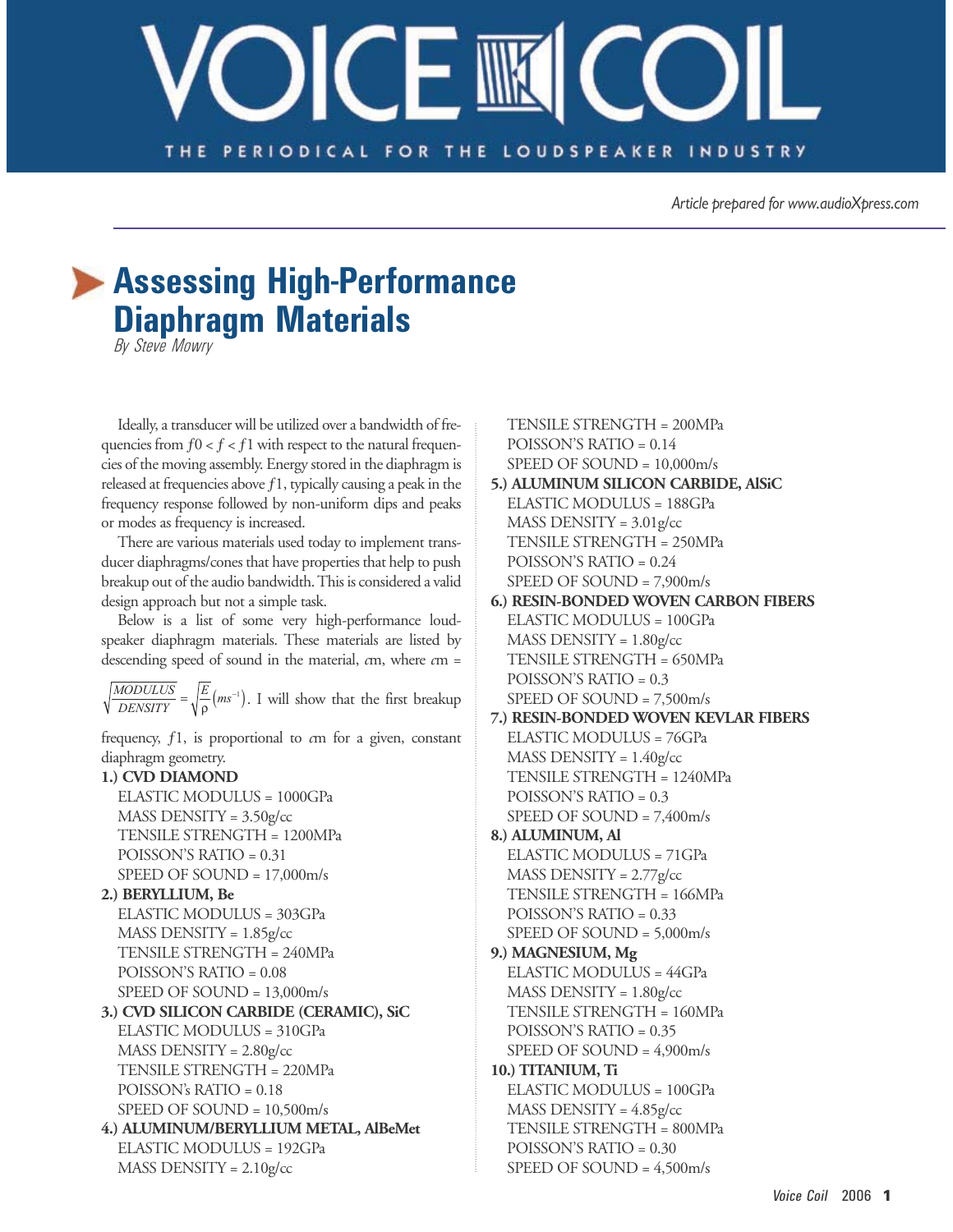What's interesting is that the lower performance materials seem to be the most popular. This is cost and manufacturing capability driven. All the materials listed are very stiff and have low inner loss characteristics.

The Chemical Vapor Deposition (CVD) process for manmade diamond leads the group in speed of sound with 17,000 (ms<sup>-1</sup>). The properties of the manmade diamond are as good as or better than natural diamond. A diaphragm that properly utilizes CVD diamond will inherently be of the highest performance standards.

There are a number of other interesting materials listed that are well suited for heavy-duty high performance (professional) applications as well as the high-end segment of the A/V and hi-fi markets. Kevlar does lead the group for tensile strength; however, you might expect this. Kevlar is intended to stop bullets. It must be strong. Beryllium is also a very high performance material, but nothing beats diamond.

Note that the resin-bonded woven fiber materials, carbon fiber and Kevlar, can be difficult to implement into large cone shapes for resultant isotropic material properties. Please remember the material is woven from fibers. In this case several layers of the material are utilized in a material matrix-like assembly. This is sometimes referred to as composite fiber structure.

I will use natural frequency finite element/boundary element analysis of a small direct radiating cone/dome diaphragm, a tweeter diaphragm assembly for this example of natural frequency analysis. Damping is assumed to be zero. This simplifies the analysis. Because all these materials have low inner loss tangents, zero is a reasonable approximation in this case. The results are displayed in *Figs. 1-20. Figure 0* illustrates the moving system's fundamental resonant frequency, f0.



All models assume the material has an outside diameter of 25.0mm (1.0<sup>"</sup>) and a thickness of 50µm (0.002<sup>"</sup>) with lumped spring, mass and dashpot y-direction boundary conditions for a resultant,  $f0700Hz$  (Fig. 0). The relationship between the speed of sound within the material and the frequency of  $f1$  is clearly illustrated. Each figure contains the static and displaced shape of the dome at the first axisymmetric bending vibration mode shape at  $f1$ . Observe that for a small diaphragm, the material choice is a significant design consideration.

It does appear that Al, Mg, and Ti are materials that will have diaphragm resonance in band. The woven fiber materials, carbon fiber and Kevlar, may not be suitable in such small and thin diaphragm applications. The manufacturing processes may be prohibitive. However, the first five materials give excellent-to-good simulation results and could find themselves in high-performance high-frequency transducer applications.

**Figure 21** illustrates a simplified circuit analog containing a nonlinear low-frequency model and a linear high-frequency model, ka > 2 and  $r \ge 1$ , of the moving assembly of an electrodynamic audio transducer. The two modes of vibration can be

identified respectively,  $f_0(x) = \frac{1}{2\pi} \sqrt{\frac{K_{ms}(x)}{M_{ms}}}$  (Hz), the mechanical

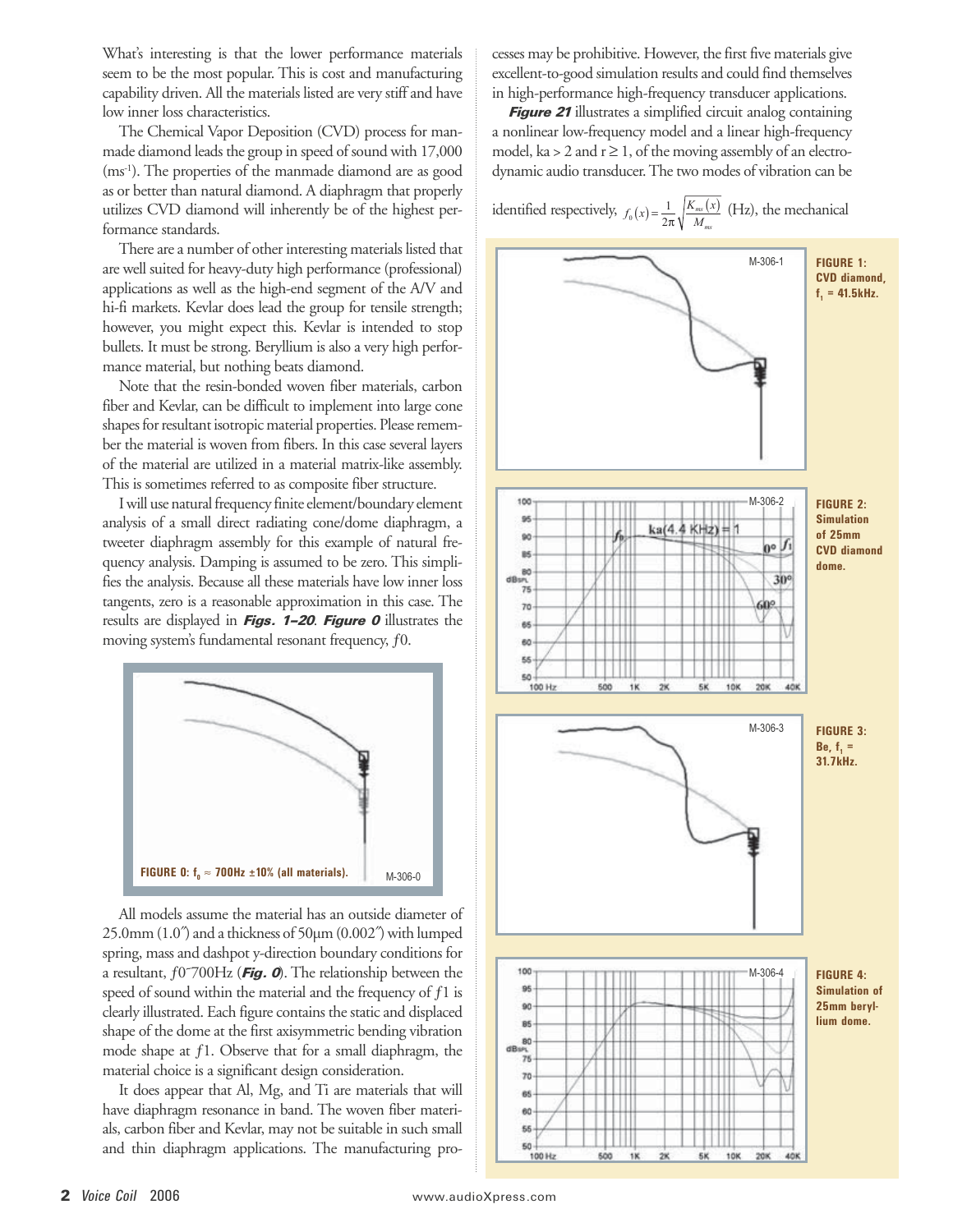SUSPENSION STIFFNESS AND EFFECTIVE MOVING MASS INCLUDING AIR LOAD RELATED RESONANCE FREQUENCY AND *f ka kac ka* <sup>2</sup> 345 (Z  P P0 025 . *a* THEFREQUENCYATWHICHTHEONSET OF BENDING OCCURS 4HIS DEFINES **&)'52%%QUIVALENTCIRCUIT** M-306-21 M-306-9 M-306-5 **&)'52% &)'52% !L3I#F #6\$3I#F K(Z K(Z** M-306-6 **&)'52%** M-306-10 **&)'52% 3IMULATIONOF 3IMULATIONOF MM#6\$ MM!L3IC SILICONCARBIDE DOME DOME** M-306-11 M-306-7 **&)'52% &)'52% !L"E-ETF 2ESIN
BONDED K(Z WOVENCARBON FIBERSF K(Z** M-306-8 **&)'52%** M-306-12**&)'52% 3IMULATION 3IMULATIONOF OFMM MMBONDED !L"E-ET CARBONFIBER DOME DOME** 

60 55

 $\begin{array}{c|c}\n\hline\n & 50 \\
\hline\n & 100 \text{ Hz}\n\end{array}$ 

 $2K$ 

 $6K$  $10K$ 

600  $1K$ 

60

55

 $\frac{50}{100 Hz}$ 

 $500$ 

 $1K$  $28$  . . . .

**SK 10K** 

 $20K$ 

 $40K$ 

 $20K$ 

40K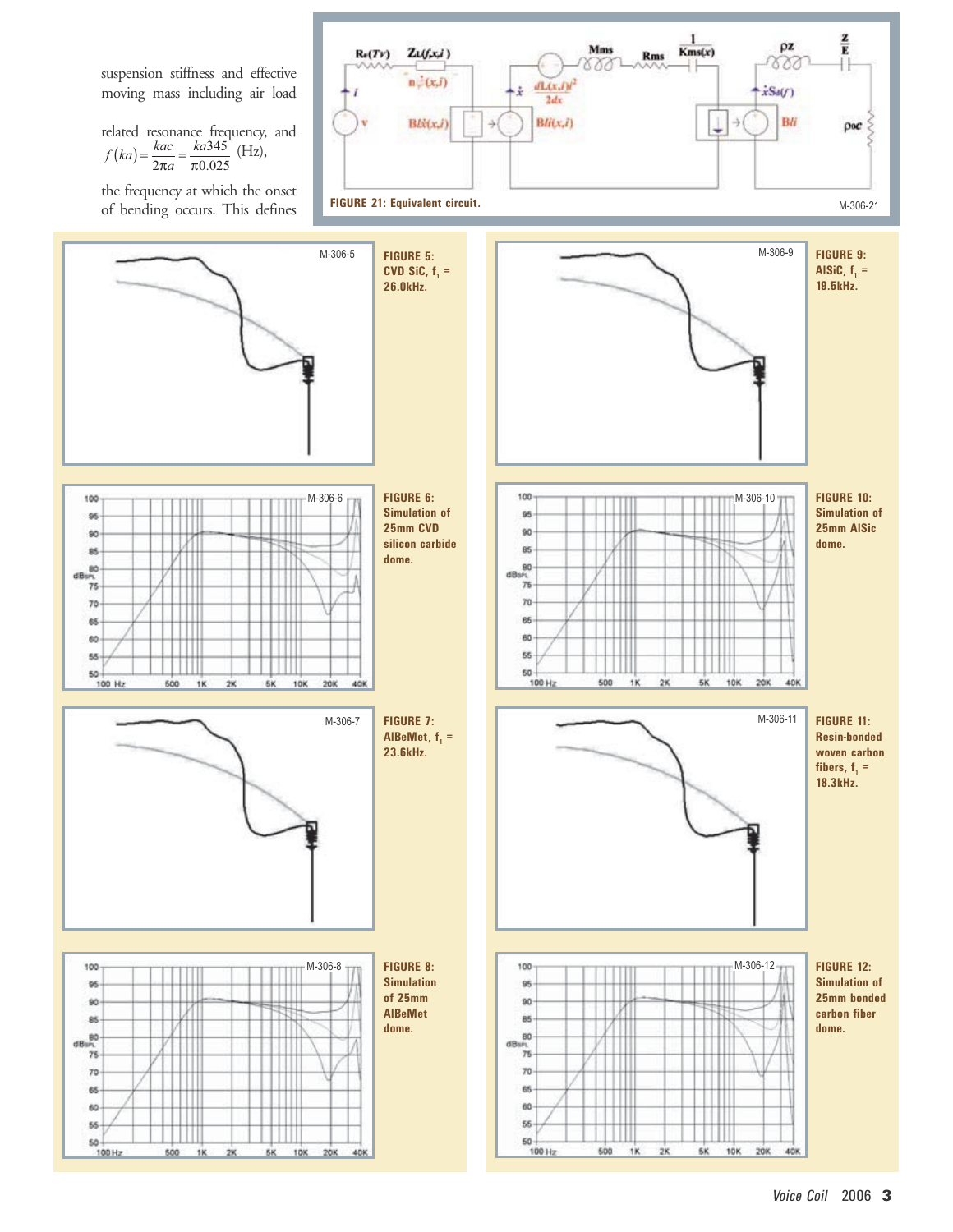the first two natural frequencies,  $f0$  and  $f1$ , where r and z are assumed to be constants with the dimension (m). r is the distance from the diaphragm, z is a one-dimensional geometry related constant, and Rms is the total mechanical loss, (kgs<sup>-1</sup>). A bandwidth can now be defined as  $f0 \le f \le f1$ .

The current in the low-frequency model segment is the velocity, x(ms<sup>-1</sup>), while the voltage drops are the forces (N) acting on the moving assembly. In the diaphragm model segment all the voltages are pressure (Nm<sup>-2</sup>), and the current is the volume velocity divided by the area of a hemisphere based on the distance from the point source.

Please note that the speed of sound in air,  $c$ , is approximately  $345$  (ms<sup>-1</sup>), and  $\rho$ 0 is the density of air, approximately 1.2 (kgm<sup>-3</sup>), where  $\rho 0c$  is the specific acoustic impedance, approximately 415 (kgm<sup>-2</sup>s<sup>-1</sup>). Sdp0c is the radiation impedance (kgs<sup>1</sup>), where Sd is the effective piston area of the diaphragm (m<sup>2</sup>), Sd =  $\pi a^2$ . Finally,  $2\pi r^2$  is the surface area of a